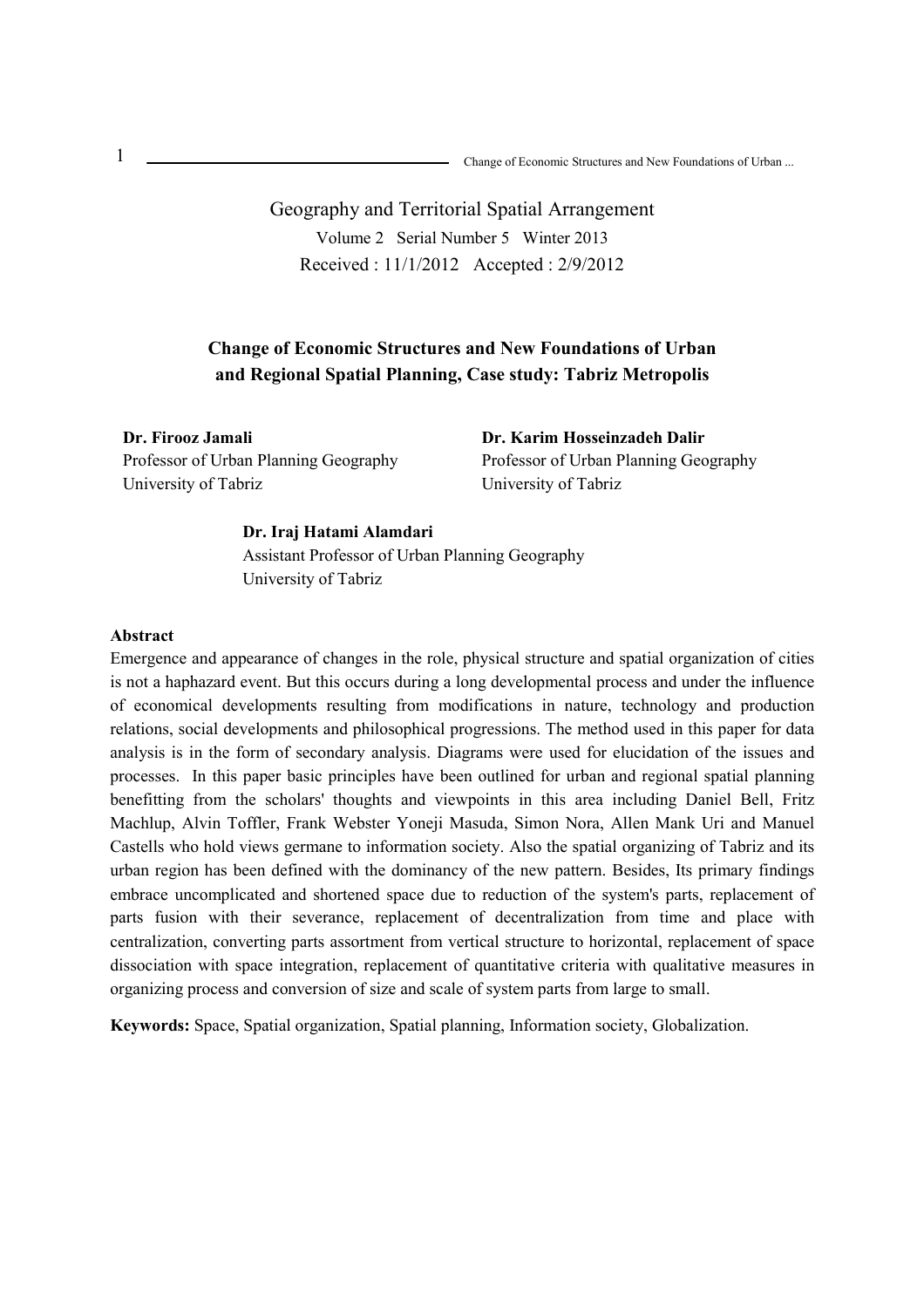Geography and Territorial Spatial Arrangment,  $2^{nd}$  Year, No. 5, Winter 2013

Geography and Territorial Spatial Arrangement Volume 2 Serial Number 5 Winter 2013 Received : 7/3/2012 Accepted : 19/9/2012

## **Investigation of Urban Parks Development and Optimization for Citizen's Use in Birjand**

**Seyyed Mohammad Reza Khalilnezhad**  Academic Staff, Lecture of Environment University of Birjand

**Vahed Kiyani**  M. Sc of Lecture Environment University of Tehran

#### **Abstract**

Considering the important role of green spaces in health of citizens and sustainability of the city, no comprehensive studies have been performed for knowing the quality and quantity of the effective factors on increase of the attractiveness of these areas, So that it can be said that after the construction of different public parks in the two past decades, no evaluation of the citizens' satisfaction level has not been performed. Considering the subject, field study and the issues of this research, a combination of documentary, analytical and surveying methods has been used for completing the data and information required by this research. The achievements of this research indicates that using urban public parks (compared with the other recreational facilities such as cinema, climbing, gym and pool), is the first priority of more citizens in Birjand. So that using parks in Birjand, has dedicated about 65% of the citizens' outdoor recreational activities. Accordingly, the main strategies for optimizing the citizens use of urban parks in Birjand, based on the needs and priorities of people are as the following: developing the neighborhood and district parks, establishment of the intellectual centers in some of parks, increasing plant species, designing suitable facilities for cold seasons, presenting the outdoor recreational services for different age groups, family groups and groups of friends in the form of designing the appropriate spaces, and promoting the culturalal, art and social facilities of the parks.

**Keywords:** Urban parks, Qualitative investigation, Parks development, Citizens, Birjand.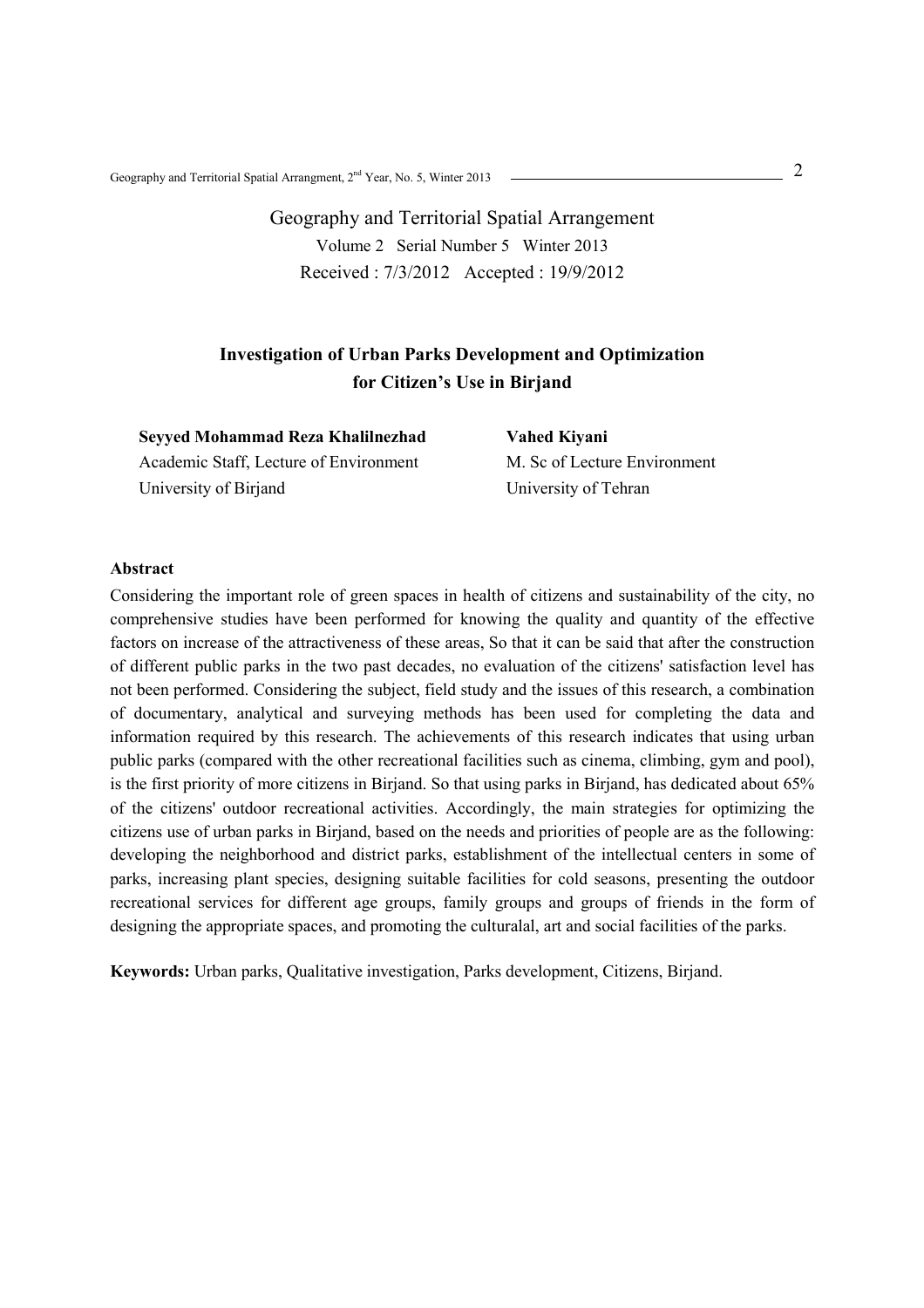Locating Tourism Landuses by Applying Geographical Information ...

Geography and Territorial Spatial Arrangement Volume 2 Serial Number 5 Winter 2013 Received : 28/12/2011 Accepted : 16/8/2012

## **Locating Tourism Landuses by Applying Geographical Information System (GIS) Case study: Kish Island, Fun park**

**Dr. Shahbakhti Rostami**  Assistant Professor of Geography University of Payame Noor

**Fatemeh Abkar**  M.Sc of Urban Planning Geography

#### **Abstract**

Paying attention to tourism attractions in Iran is an inevitable necessity, and since the man made attractions together with natural and cultural attractions can more attract the tourists, so that considering these attractions has a great importance and special position. In this research, a suitability model has been used for finding the best location to establish a Fun park. The data used in this analysis are as the following: a digital map of the island provided in CAD environment, land use layers created in GIS, digital layers of the existing facilities and services in the island, thematic maps including topographical and urban maps, and official statistics and reports. The aim of the present paper is applying a suitability model for the studies of locating fun park based on the criteria including the existing land uses and the available programmable non-build lands in Kish Island. Clearly, , the aim of the present paper is applying a suitability model for the studies of locating fun park based on the criteria including the existing land uses and the available programmable non-build lands in Kish Island. Clearly,This area is about 120 hectares and it is located in the vicinity of recreational areas like Dolphins Park, Shabaviz, Safineh and Simorgh hotels as well as the Navy force recreational complex. With respect to the necessity of observing the ratio of length and width, park is divided in to two areas of 42 and 69 hectares and is located in the arid areas of Dolphins Park. Using the criteria like availability of non-built lands and applying ArcGIS software to create different layers and doing analysis, the process of locating a fun park in Kish island has been performed. As some other socioeconomic, cultural and official considerations must be taken into account for site suitability analysis, it is recommended to pay enough attention to the mentioned factors in the future works.

**Keywords:** Locating, Geographical information systems, Site suitability model, Tourism land use, Fun park, Kish island.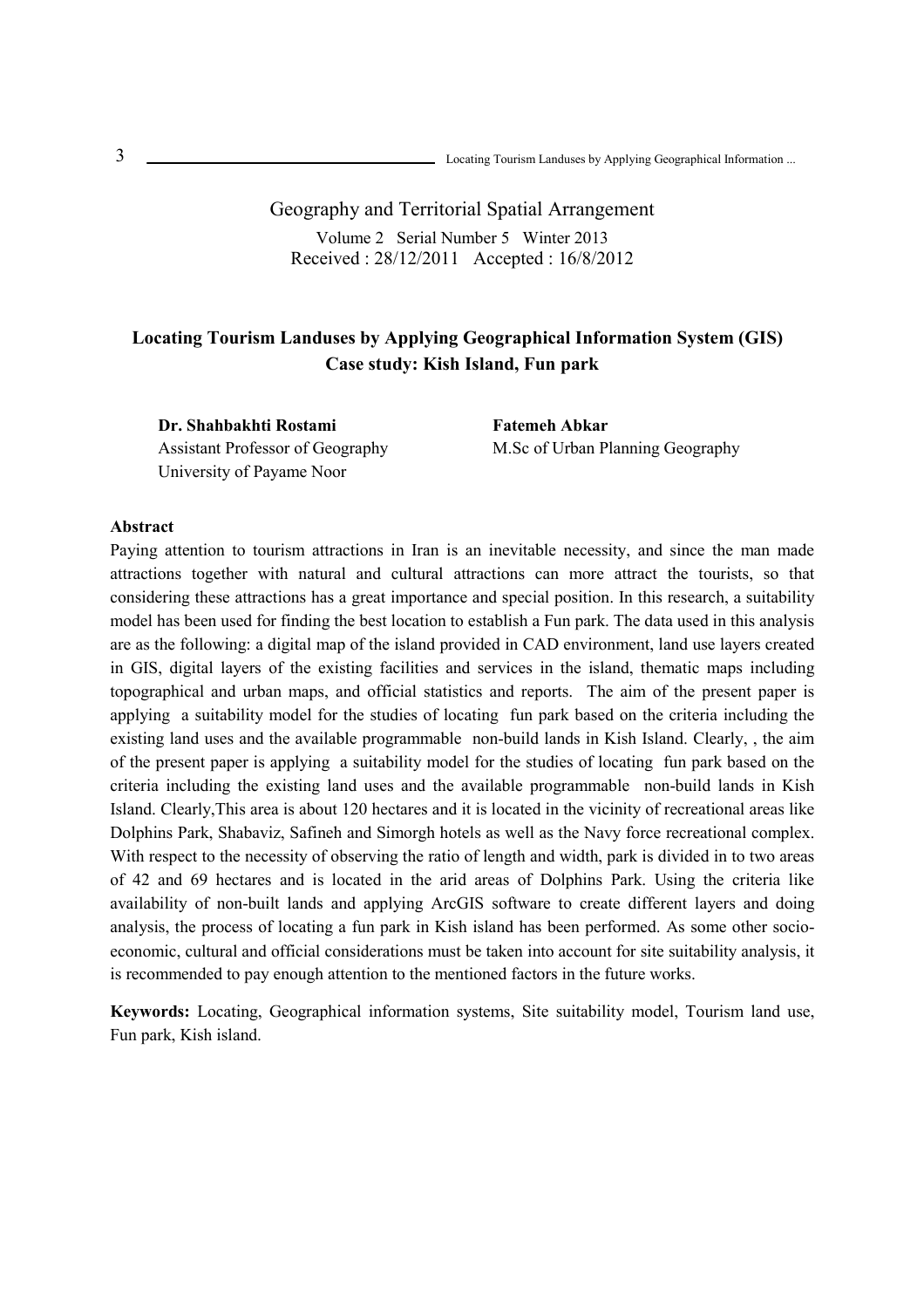4 Geography and Territorial Spatial Arrangment, 2nd Year, No. 5, Winter 2013

Geography and Territorial Spatial Arrangement Volume 2 Serial Number 5 Winter 2013 Received : 4/3/2012 Accepted : 2/8/2012

## **An Analysis on the Concept of Urban Life Quality Case study: Babolsar City-Iran**

| Dr. Mohammad taghi Rahnamaee                                            | Amin Faraji Mollaee                                                                                 |
|-------------------------------------------------------------------------|-----------------------------------------------------------------------------------------------------|
| Associate Professor of Urban Planning<br>Geography University of Tehran | Ph.D Student of Urban Planning Geography<br>University of Tehran, Researcher in Jihad<br>Daneshgahi |
| Dr. Hossein Hatami Nejad                                                | Azadeh Azimi                                                                                        |
| Professor of Urban Planning Geography                                   | Instructor in Islamic Azad University                                                               |
| University of Tehran                                                    | Eslamshahr                                                                                          |

#### **Abstract**

Quality of life today is a complex concept and many social scientists since are not able to present a comprehensive definition. Because, the concept of life quality for different urban citizens, has a different meaning. The survey method of this paper is descriptive - analytical methods. And the method of data collection is a documentary- survey method. The value of studied samples in this research has been calculated as probability and based on Cochran's formula with a confidence level of 95.5,320. The questionnaires has been distributed based on the 16 city divisions, And in each of the districts 20 questionnaires has been distributed. Distribution of options for each question has been set in the form of five Likert. In this the techniques of observation, questionnaires, field research, library resources and Internet use have been used. Review the status of the city's quality of life has been done based on economical, social and physical indicators. And also in the review process of selecting criteria for this study, Delphi method (Soroush) has been used to raise the level of its validity. Based on the presented model, the quality of life in each district is ranked according to the points earned in the following table. According to the table, one of the most critical districts in Babolsar city, based on the indicators of life quality is district No.13 (Bi bi seh-roozeh). In fact there is a spatial discontinuity between eastern and western districts, particularly among districts 13, 14, 15, and 16 with 2, 3, 4, 5, 6, 7 districts.

**Keywords**: Quality of urban life, Index, Districts, Babolsar city.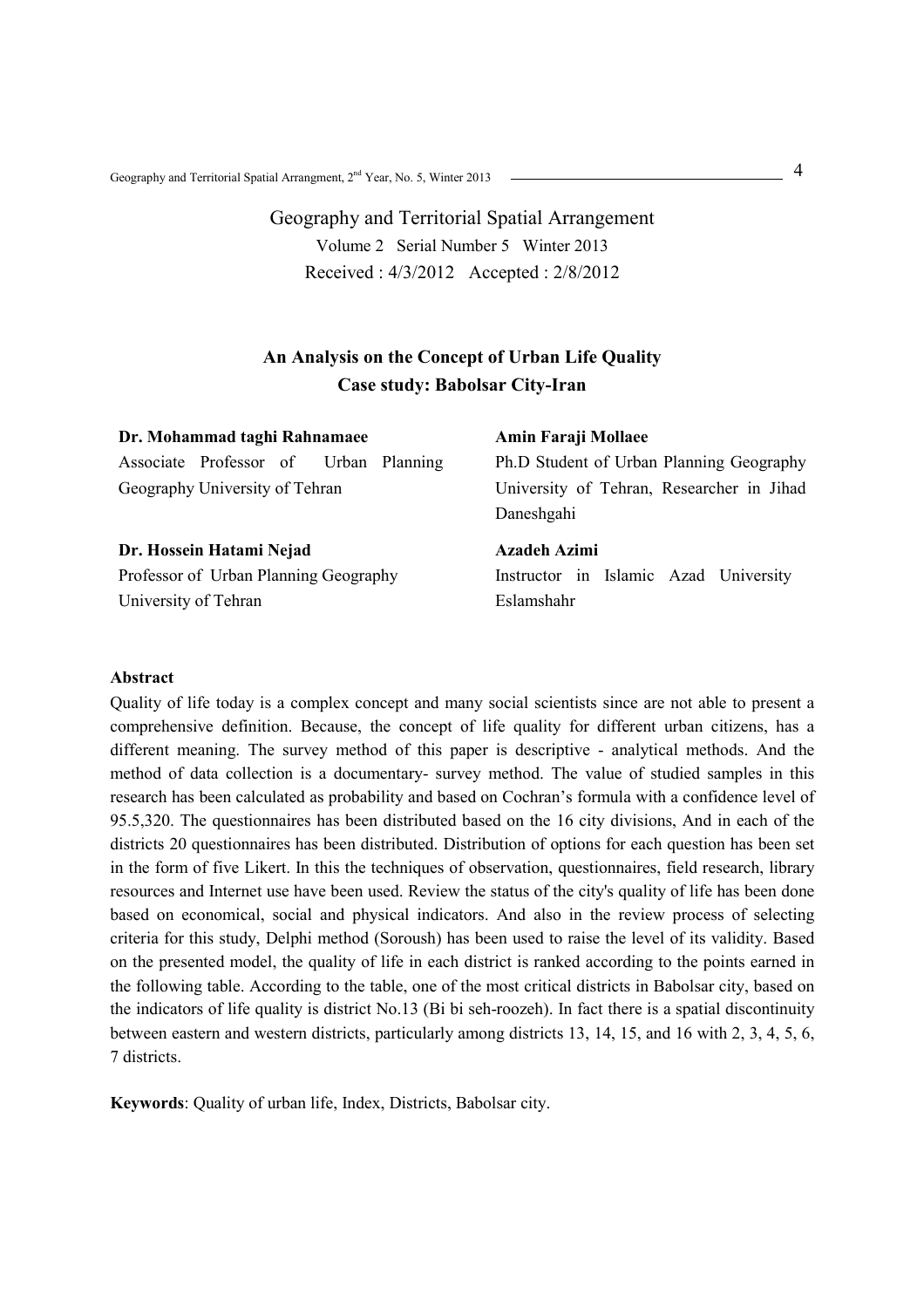Geography and Territorial Spatial Arrangement Volume 2 Serial Number 5 Winter 2013 Received : 5/2/2012 Accepted : 10/7/2012

### **An analysis on soil contamination and its impact on agricultural economy Case study: soil contamination and its impact on Barbarea Verna plant cultivation in Sistan**

**Dr. Mohammad Ali Abdoli**  Prof, Faculty of Environment, Tehran University

**Dr. Ahmad Ghanbari**  Agricultural Faculty, Zabol University **Dr. Abdol Reza Karbassi**  Associate Prof. Faculty of environment, Tehran University

**Dr. Mostafa Khajeh**  Associate Professor, Chemistry Faculty, Zabol University

**Abas Ali Ghaderi** Ph.D.Student, Faculity of Environment, University of Tehran

#### **Abstract**

One of the major concerns of today's human is the contamination of agricultural soil with different chemical pollutants, especially heavy metals which is considered as one of the important challenges of agricultural development and hence rural development. The use of a variety of organic and chemical fertilizers, municipal waste, pesticides, insecticides, herbicides and many other agricultural processes that affect locally on the soil potentially will face agricultural and rural development with problem.

 This research, in order to evaluate the effect of organic manure (animal and compost) on the growth rate and performance of Barbarea Verna (*Lepidium sativum*) plant as well as the uptake of copper, lead and chromium as heavy metals by the root and aerial organs of the plant , by split plot based on the completely randomized block design with six Treatment and four replications was conducted in the Crop Field Research Paradise of Zabol University in 2008-2009. The Treatments consists of plots contaminated with heavy metals three Treatments (manure, compost and chemical fertilizer) and non-contaminated plots three Treatments (manure, compost and chemical fertilizer). The results showed that the non-contaminated Treatments compared with contaminated Treatments enjoyed higher performance. But this difference was not statistically significant. Considering the comparison of the data average, the most performance of Barbarea Verna plant was obtained from the chemical fertilizer Treatment non-contaminated with heavy metals(6.09 ton/ha) and the least performance of Barbarea Verna plant was also taken from the manure Treatment contaminated with heavy metal(4 ton/ha). The results of data variance analysis showed that among various types of fertilizers, from the view of heavy elements accumulation in the plant mass, there is a significant difference. The comparison of data average of both contaminated Treatment and noncontaminated Treatment indicated that the accumulation of heavy elements both in the root tissue and in the aerial organs of Barbarea Verna plant that were treated with various types of fertilizers contaminated with heavy metals was more than non-contaminated Treatments.

**Keywords:** Agricultural development, Contamination of agricultural soils, Barbarea Verna plant, fertilizer, Sistan.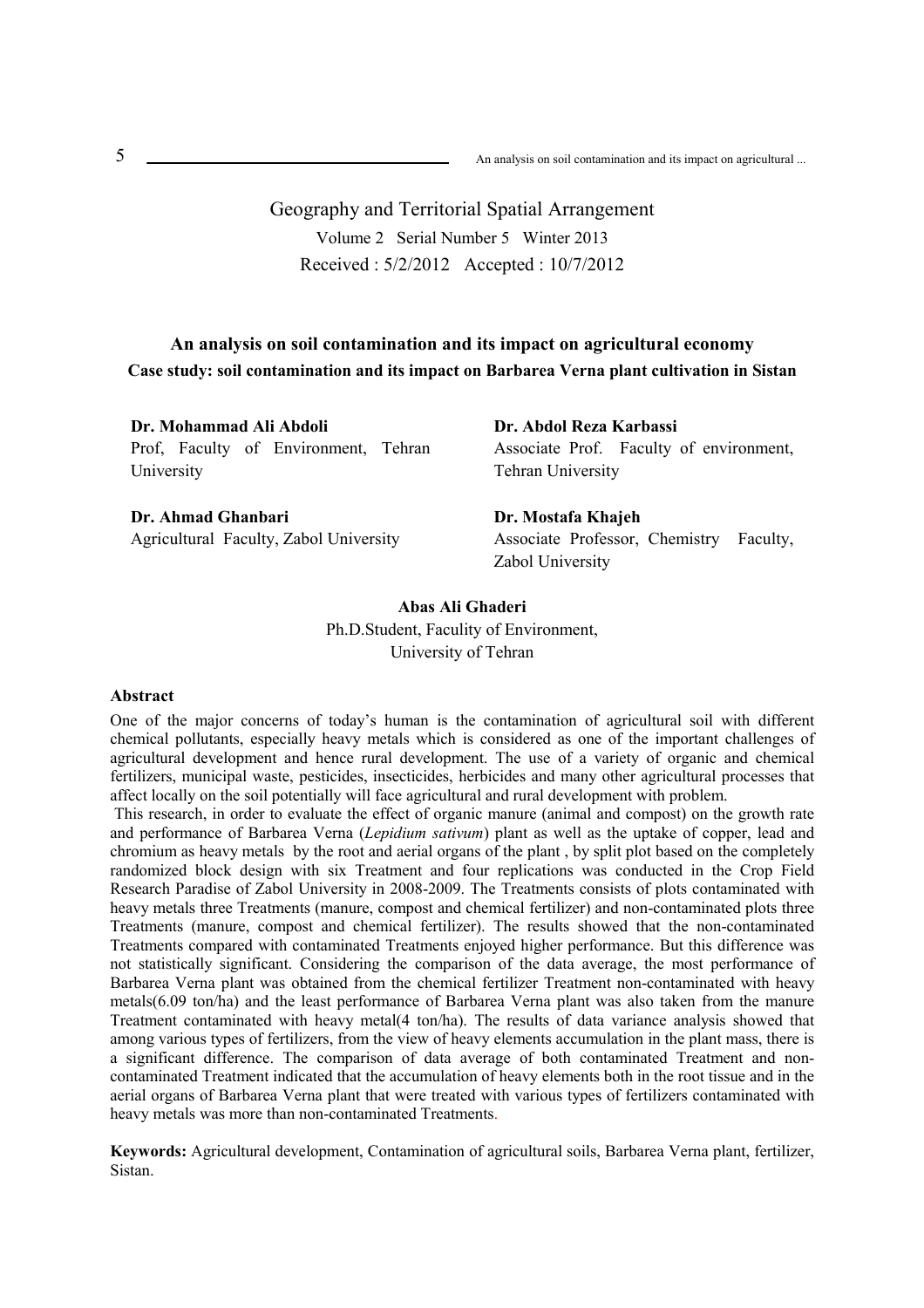Geography and Territorial Spatial Arrangment,  $2^{nd}$  Year, No. 5, Winter 2013

# Geography and Territorial Spatial Arrangement Volume 2 Serial Number 5 Winter 2013 Received : 27/11/2011 Accepted : 17/7/2012

## **Study of Rural Tourism Limitations and Problems by Ysubg Grounded Theory, Case study: Upper Charmale Village, Kermanshah**

**Parastoo Ghobadi**  M.Sc of Rural Development University of Razi

**Dr. Kiumars Zarafshani**  Associate Professor of Rural Development University of Razi

**Dr. Abdolhamid Papzan**  Associate Professor of Rural Development University of Razi

**Shahpar Geravandi**  Ph.D Student of Rural Development University of Razi

#### **Abstract**

Tourism and its development is an essential factor for rural development programming. Tourism helps greatly to rural economic growth and it was a way for presenting local productions and creating value added. Further more, tourism can be very important resource for non-experts employment, particularly for women and rural poor immigrants. The review of reliable writings has shown that the number of researches in rural tourism in Iran is so small, and this gap appears in Keramnshah province more than other parts of Iran, Because the villages and rural areas are a part of our heritage, it is necessary to consider them more and to solve their problems. One of these villages is Upper Charmale which is considered as one of the 14 goal tourism villages of Kermanshah province. This study is an applied and development method from goal point of view and from paradigm point of view is placed in qualitative group and has employed grounded theory as the research method and is based on apriori approach. With respect to the studies of the researcher about the methodology of Grounded theory, According to the findings of this research, one of the main problems of people in Upper Charmale is the lack of infrastructural and recreational facilities which has negative effects on attracting the tourists. Jangchi Kashani(2000) argued that in each area, although there may be a good and rich potential for tourism attractions, but if no attention is paid to infrastructural facilities , there may be confronted with failure. The results have shown that these difficulties are as the following: the lack of infrastructural facilities, lack of proper and timely advertisement, lack of motivation of local people, lack of sufficient supporting by government, and limitations including climatic limitations and lack ofcorrect statistical data .

**Keywords**: Rural tourism, Grounded theory, Rural development. Tourism zone.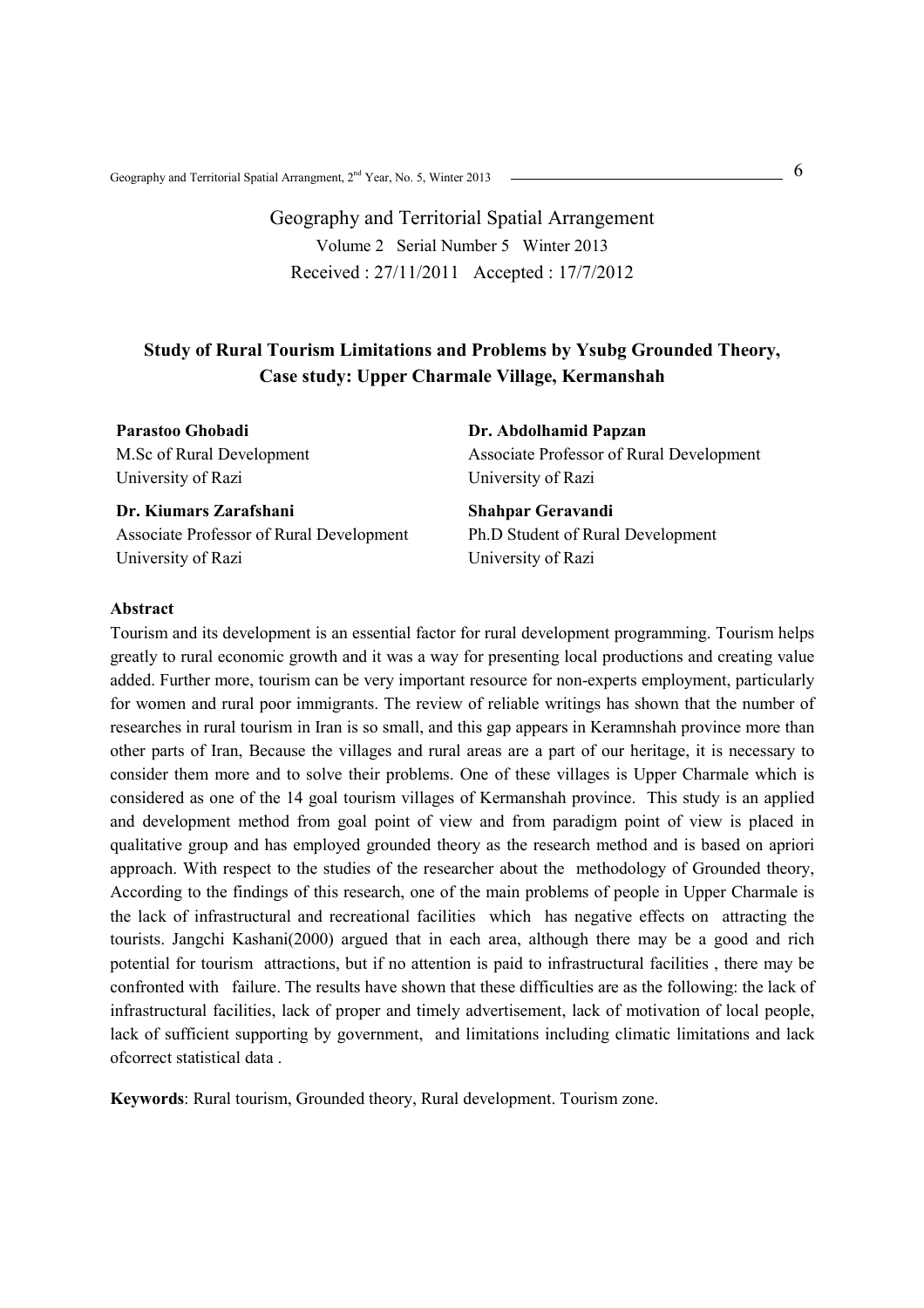Geography and Territorial Spatial Arrangement Volume 2 Serial Number 5 Winter 2013 Received : 6/1/2012 Accepted : 15/8/2012

## **Assessment of Province geographical Centralization of Industry and Effective factors on its value**

| Dr. Nader Mehregan                      | Yoonos Teimoori                     |
|-----------------------------------------|-------------------------------------|
| Associate Professor, Urban and Regional | M.S Degree of Planning and Economic |
| Economy, Member of Board, Booali Sina   | Development, Booali Sina University |
| University                              |                                     |

#### **Abstract**

The manner of distribution and dispersion of production activities and establishment of industrial units in different regions depends on the decisions of these units for locating in specified areas. But there are important and great factors which are effective in this decision making and production units by considering these factors, will select the proper location and region for their settlement.

So, it can be indicated that the above said factors make a kind of centralization named as geographical centralization in industry which is one of the most important elements of the market structure. In this study, by measuring the provincial geographic concentration index in terms of employment and by using EG index, we study the impact of effective factors on this kind of centralization for the time period of 2000-2006, for which the econometric model of data panel , pooling method and Eviews 6 software were used.

The results of this assessment for the study period shows that the three provinces of Semnan, Qazvin and Tehran has the most rate of geographical centralization of different activities in themselves. Also the factors including human capital, access to transportation and access to markets respectively has the most significant influence on the geographic concentration of industries in the province. Also the human capital variable in comparison with other factors affecting on geographical concentration of activities, has the greatest explanatory power in the model

The significant of human capital factor and its strong and positive relationship with the rate of geographical centralization is the strong point for the policies of the state for regulating geographical centralization in the provinces and different areas of the country, so that the state by increasing the quantity and quality of this type of investment, particularly in deprived provinces  $\neg$  will be able to reduce geographic concentration and take a very important step to create a regional harmonious development .

**Keywords:** geographic concentration, EG index, industry, Pooling Model